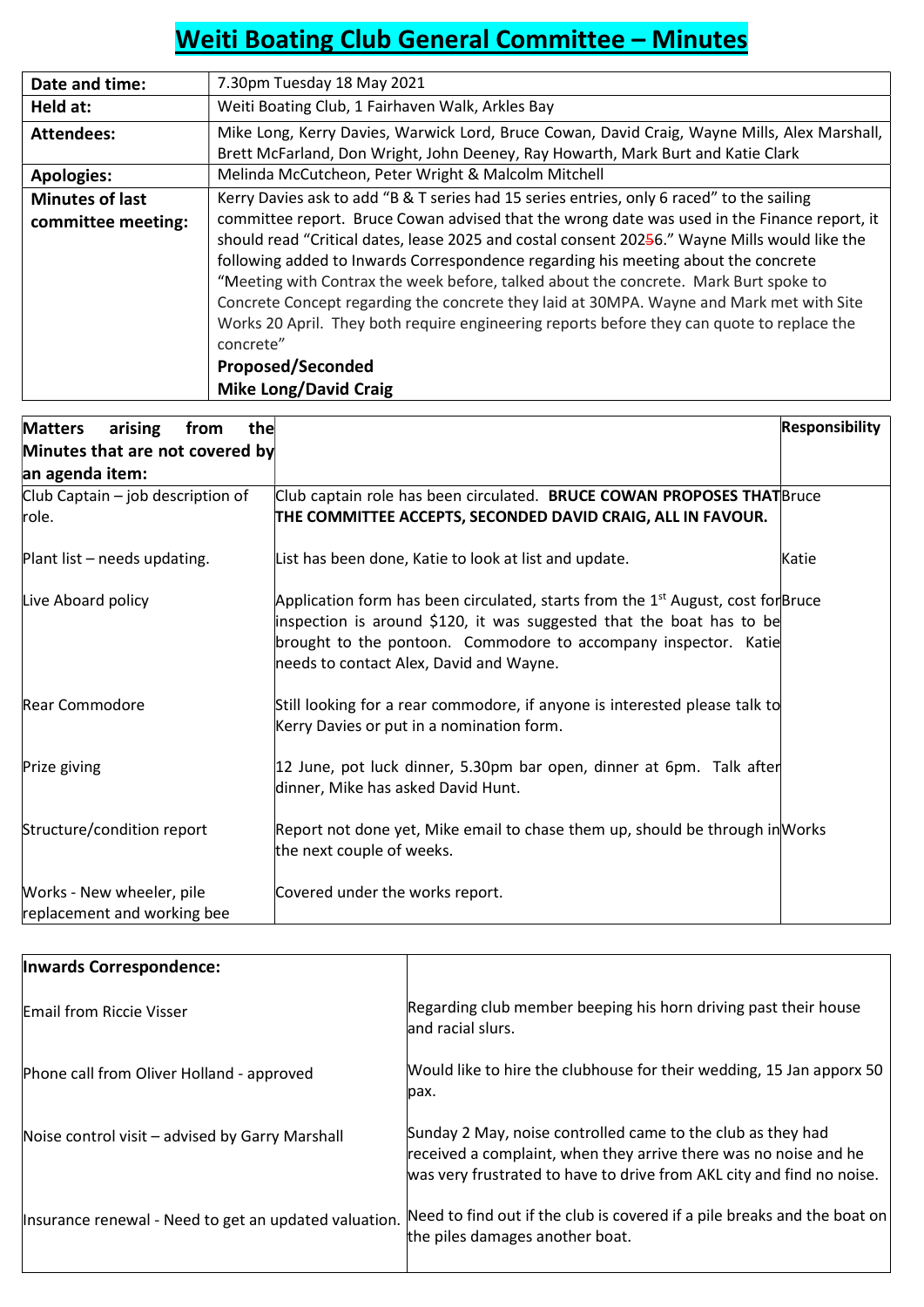|                                                                                                                                          | David Craig/Warwick Lord                                                                                      |
|------------------------------------------------------------------------------------------------------------------------------------------|---------------------------------------------------------------------------------------------------------------|
| Inwards/Outwards Correspondence:                                                                                                         | Proposed/Seconded:                                                                                            |
| allowed in the clubhouse, Katie to email members.                                                                                        |                                                                                                               |
| Letter to Riccie Visser and Leo Comeskey - Does the<br>club need a dog policy? It was agreed that dogs are not when driving past houses. |                                                                                                               |
|                                                                                                                                          | Advising that the club does not tolerate racial slurs and beeping horn                                        |
| Letter to Floating Dollar                                                                                                                | Terminating his mooring permit.                                                                               |
| Letter to Moehwea.                                                                                                                       | Terminating his mooring permit if his boat is not brought up to<br>standard.                                  |
| Email to AKL Council                                                                                                                     | Yearly environmental report.                                                                                  |
| Email to YNZ                                                                                                                             | Affiliation data.                                                                                             |
| <b>Outwards Correspondence:</b>                                                                                                          |                                                                                                               |
| Email from Mike Long                                                                                                                     | Coastal inundation report from Davis Coastal.                                                                 |
| Email from Diana Lindsay GHYC regarding YNZ female<br>club connect - email out to members                                                | Wondering if WBC have any female club members that would like to<br>be involved.                              |
| Email from Business Whangaparaoa - approved                                                                                              | Would like to hold another networking event at the club, 3 June.                                              |
| Email from Jean Holgate                                                                                                                  | Thanking the Flag Officers for their letter thanking her for Brian's<br>boat bits donations.                  |
| Email from Mark Burt - Advising the boat with<br>Japanese writing on it is taking on water.                                              | Katie has spoken to the boat owner and he is removing his boat from<br>the mooring and relinguishing mooring. |

| <b>Resignations:</b>                           |                                                                                                                                         |  |  |
|------------------------------------------------|-----------------------------------------------------------------------------------------------------------------------------------------|--|--|
| Phil Dyer (joined 1986) - Katie to send letter | Phil moved up to the BOI last August and relinquished their mooring                                                                     |  |  |
|                                                | then. They will not be using the club facilities anymore.                                                                               |  |  |
| <b>New Members:</b>                            |                                                                                                                                         |  |  |
| Gary & Lorene Dennis                           | Family member owns a 11 launch called Tin Tin. Proposed by Colin                                                                        |  |  |
|                                                | Steeples, seconded by Mike Long.                                                                                                        |  |  |
| Jenna Hansen                                   | Associate member who has brought Flasher with her brother Marcus.                                                                       |  |  |
|                                                | Proposed by Hamish Wilcox, seconded by Kerry Davies.                                                                                    |  |  |
| Joel Mackie                                    | Senior member who owns a Lotus 9.2 called Freestyle. Proposed by                                                                        |  |  |
|                                                | Nigel Bish, seconded by Brendan Sands.                                                                                                  |  |  |
| <b>Andrew Hellesoe</b>                         | Senior member who owns a fizz boat. Proposed by Gary Marshall,                                                                          |  |  |
|                                                | seconded by David Craig.                                                                                                                |  |  |
| Proposed/Seconded:                             | David Craig advised that the club rules state that if you own a boat                                                                    |  |  |
| <b>Bruce Cowan/Ray Howarth</b>                 | that you need to be a senior/family member, you can't be a boat                                                                         |  |  |
|                                                | owner and be an associate member. Katie advised that before she                                                                         |  |  |
|                                                | started the committee at the time made a decision that if someone                                                                       |  |  |
|                                                | wanted to join the club and go on the waiting list they could be an                                                                     |  |  |
|                                                | associate member even if they owned a boat, if they need to use the<br>boat facilities at the club then they would have to upgrade to a |  |  |
|                                                | senior/family membership. A discussion took place regarding this.                                                                       |  |  |
|                                                | <b>BRUCE COWAN PROPOSED THAT IF YOU OWN A BOAT YOU HAVE</b>                                                                             |  |  |
|                                                | TO BE A SENIOR/FAMILY MEMBER EVEN TO GO ON THE WAITING                                                                                  |  |  |
|                                                | LIST. SECONDED BY DON WRIGHT, ALL IN FAVOUR.                                                                                            |  |  |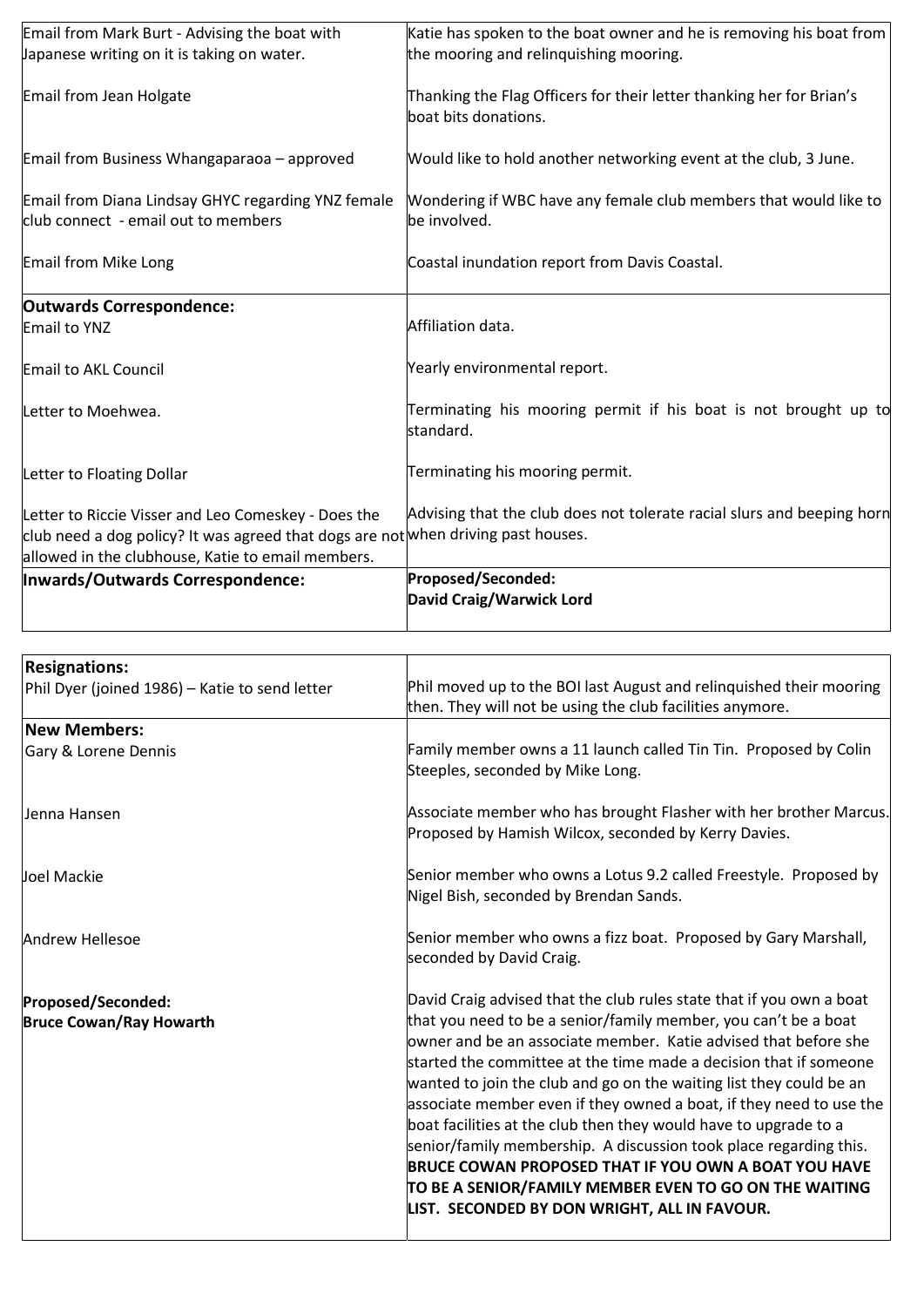| Sub-committees:                          | <b>Key Points</b>                                                                                                                                 | <b>Responsibility</b> |
|------------------------------------------|---------------------------------------------------------------------------------------------------------------------------------------------------|-----------------------|
| Finance - Bruce Cowan to                 | Bruce advised that Wayne is keen for bills to be paid sooner and that                                                                             |                       |
| report                                   | the committee approves firm quotes. BRUCE COWAN PROPOSES                                                                                          |                       |
|                                          | THAT THE COMMITTEE APPROVE QUOTES AHEAD OF TIME,                                                                                                  |                       |
| Chq \$2,742.03                           | SECONDED WAYNE MILLS, ALL IN FAVOUR.                                                                                                              |                       |
| Online Saver \$110,824.50                |                                                                                                                                                   |                       |
| Pile Saver \$90,904.83                   | Bruce has spoken to the Club's accountant and he has advised to                                                                                   |                       |
| Term Deposit \$100,484.23                | keep Jeff Ikenn's debt on file and not to write it off. No budget in the                                                                          |                       |
|                                          | P & L as it has not been approved, total income \$7830, cost of sales                                                                             |                       |
| <b>Finance Report tabled,</b>            | \$2850, expenses \$7875 (mostly wages \$6000), net profit -\$2896.                                                                                |                       |
| proposed/Seconded:                       |                                                                                                                                                   |                       |
| <b>Bruce Cowan/David Craig</b>           | Wayne asked if the finance documents could come out early, not the                                                                                |                       |
|                                          | day before the meeting. Bruce apologised for this as he was meant to                                                                              |                       |
| <b>Bank Accounts, Cheques to</b>         | get them out the week before but ran out of time.                                                                                                 |                       |
| <b>Sign, Direct Credits to</b>           |                                                                                                                                                   |                       |
| Authorise, see schedule,                 | Bruce would like the budget approved, Wayne said that there would                                                                                 |                       |
| proposed/seconded:                       | not be enough time to go through the budget and projects tonight                                                                                  |                       |
| <b>Bruce Cowan/David Craig</b>           | and suggested having a separate budget meeting. It was agreed to                                                                                  |                       |
|                                          | have a meeting on Tuesday 18 May at 7pm to go over the budget.                                                                                    |                       |
| Social - Mike Long on the                | Meeting tonight to discuss Mid Winter Do, looking at a country ho                                                                                 |                       |
| behalf of Sue Long to report             | down theme. \$20 per person.                                                                                                                      |                       |
|                                          |                                                                                                                                                   |                       |
| Sailing - Kerry Davies to report         | 27 entries for the winter series. 14 from WBC. Marauder champs had                                                                                |                       |
|                                          | 9 boats, Mike and Sue did a brilliant job, a big thank you to all the                                                                             |                       |
|                                          | helpers. Calendar just about done, 3 Oct Opening Day, 12 Dec Xmas                                                                                 |                       |
|                                          | Party, 11 June prize giving and 25 Feb Commodores Weekend.                                                                                        |                       |
| Works - Mike Long to report              | Started enquires regarding a new wheeler similar to the old one,                                                                                  |                       |
|                                          | Urgent Engineering need ideas for the steerage. Wayne said that they                                                                              |                       |
|                                          | should be the ones giving us the ideas, need speak to other clubs and                                                                             |                       |
|                                          | see what they do. It was decided that we would not sleeve the new                                                                                 |                       |
|                                          |                                                                                                                                                   |                       |
|                                          | piles, quotes from Total Marine and Hallett, just need to compare the<br>quotes. Working Bee Sat 29 May 9am. Glenn did not attend meeting.        |                       |
|                                          |                                                                                                                                                   |                       |
|                                          | Catch pits need cleaning regularly, Warwick to streamline process. The<br>filtration system needs Committee buy in and help, if you don't it will |                       |
|                                          |                                                                                                                                                   |                       |
|                                          | cost more. Wayne suggest a sediment pit, a pre clan system like he                                                                                |                       |
|                                          | has at his work, his system goes for a couple of years without cleaning.                                                                          |                       |
|                                          | As built plans are different to what we have. Mike asked if we need a                                                                             |                       |
|                                          | video of the hauling process. Davis Coastal emailed Wayne with costs                                                                              |                       |
|                                          | to get a geo-technical report done which means drilling 5 holes into                                                                              |                       |
|                                          | the old concrete. Stage 1 is \$1500 plus \$4000 for the report. Siteworks                                                                         |                       |
|                                          | have someone coming to fix the concrete. WAYNE MILLS PROPOSES<br>WE GET DAVIS COASTAL TO GO AHEAD WITH STAGE 1 FOR THE GEO-                       |                       |
|                                          |                                                                                                                                                   |                       |
|                                          | TECHNICAL REPORT, SECONDED JOHN DEENEY, ALL IN FAVOUR. Brett<br>McFarland leaves the meeting at 10am.                                             |                       |
|                                          | Nothing to report                                                                                                                                 |                       |
| Launches sub-committee -<br>Mark & Brett |                                                                                                                                                   |                       |
|                                          |                                                                                                                                                   |                       |
| Health & Safety - Warwick to             | Just one incident, Andrew Willmott fell over where the path meets<br>the boat ramp as it drops off by a good amount. Glenn has put a block        |                       |
| <u>report</u>                            |                                                                                                                                                   |                       |
|                                          | here and will paint it white which should stop this happening again.                                                                              |                       |
|                                          |                                                                                                                                                   |                       |
| <b>General business:</b>                 | <b>Key Points</b>                                                                                                                                 | <b>Responsibility</b> |
|                                          |                                                                                                                                                   |                       |
| Committee photos                         | Mike asked if everyone can wear their club shirts for the next meeting                                                                            |                       |
|                                          | on 15 June so the committee photos can be taken.                                                                                                  |                       |

Bay Of Islands Marine Mammal Sanctuary Proposal Submission YNZ are opposing the sanctuary.